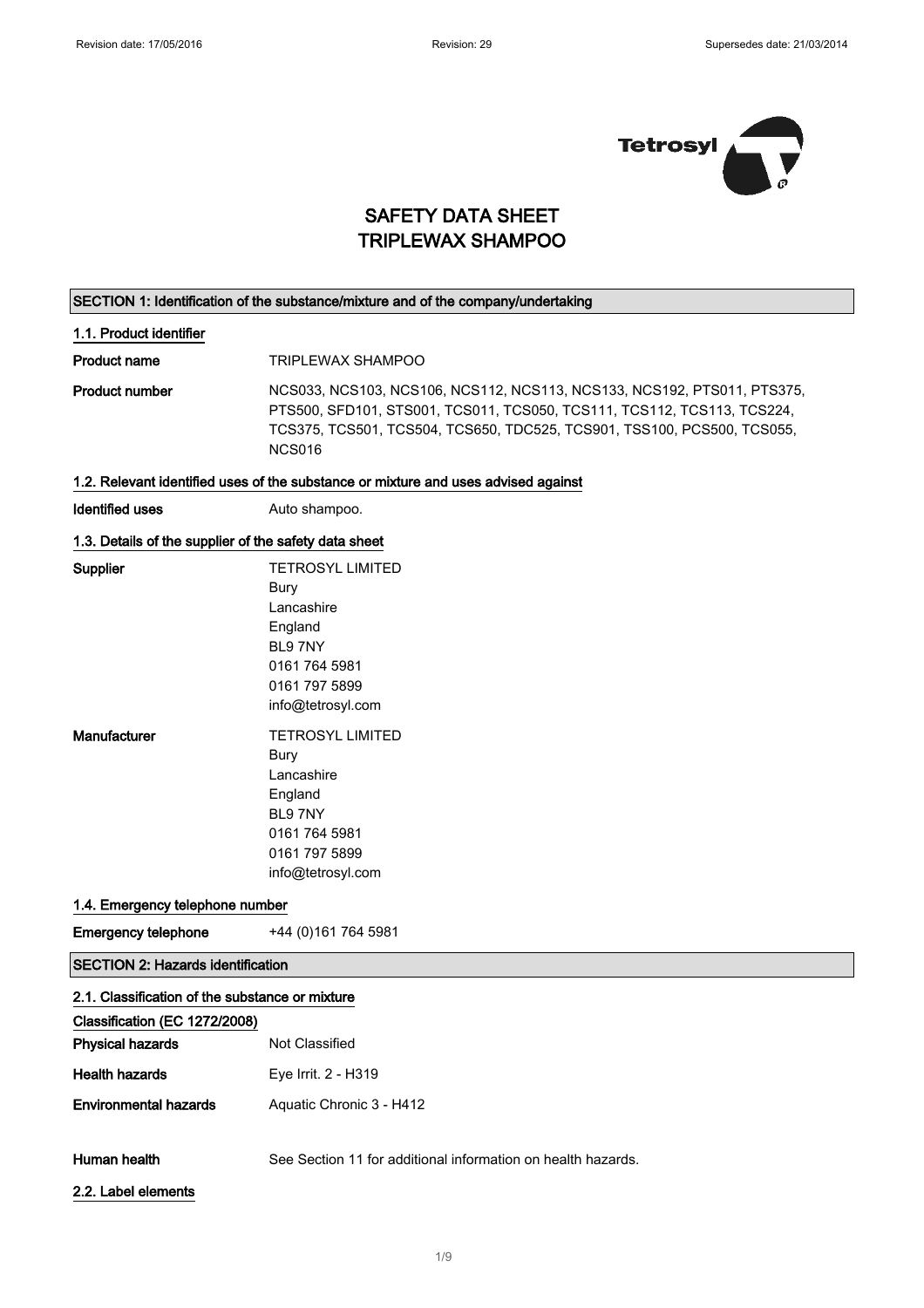#### Pictogram



| Signal word                     | Warning                                                                                                                                                                                                                                                                                                                                                                                                                                                                                                                                                                                                                              |
|---------------------------------|--------------------------------------------------------------------------------------------------------------------------------------------------------------------------------------------------------------------------------------------------------------------------------------------------------------------------------------------------------------------------------------------------------------------------------------------------------------------------------------------------------------------------------------------------------------------------------------------------------------------------------------|
| <b>Hazard statements</b>        | H319 Causes serious eye irritation.<br>H412 Harmful to aquatic life with long lasting effects.                                                                                                                                                                                                                                                                                                                                                                                                                                                                                                                                       |
| <b>Precautionary statements</b> | P264 Wash contaminated skin thoroughly after handling.<br>P273 Avoid release to the environment.<br>P280 Wear protective gloves/ protective clothing/ eye protection/ face protection.<br>P305+P351+P338 IF IN EYES: Rinse cautiously with water for several minutes. Remove<br>contact lenses, if present and easy to do. Continue rinsing.<br>P337+P313 If eye irritation persists: Get medical advice/attention.<br>P501 Dispose of contents/ container in accordance with national regulations.<br>P101 If medical advice is needed, have product container or label at hand.<br>P <sub>102</sub> Keep out of reach of children. |
| Detergent labelling             | 5 - < 15% anionic surfactants, < 5% non-ionic surfactants, < 5% perfumes, Contains<br>Benzisothiazolinone, 2-METHYLISOTHIAZOL-3(2H)-ONE                                                                                                                                                                                                                                                                                                                                                                                                                                                                                              |

### 2.3. Other hazards

As supplied, the material does not present a health hazard.

| <b>SECTION 3: Composition/information on ingredients</b>                                |                                                 |                                                      |
|-----------------------------------------------------------------------------------------|-------------------------------------------------|------------------------------------------------------|
| 3.2. Mixtures                                                                           |                                                 |                                                      |
| AMIDES, C8-C18(EVEN NUMBERED) AND C18(UNSATD.),<br>N, N-BIS(HYDROXYETHYL)               |                                                 | $2.5 - 5.0\%$                                        |
| $CAS$ number: $-$                                                                       | EC number: 931-329-6                            | REACH registration number: 01-<br>2119490100-53-0000 |
| Classification<br>Skin Irrit. 2 - H315<br>Eye Dam. 1 - H318<br>Aquatic Chronic 2 - H411 |                                                 |                                                      |
| BENZENESULFONIC ACID, 4-C10-13-SEC-ALKYL<br>DERIVS., COMPDS. WITH TRIETHANOLAMINE       |                                                 | $2.5 - 5.0\%$                                        |
| CAS number: 121617-08-1                                                                 | REACH registration number: 01-<br>2119971970-28 |                                                      |
| Classification<br>Skin Irrit. 2 - H315<br>Eye Dam. 1 - H318                             |                                                 |                                                      |
|                                                                                         |                                                 |                                                      |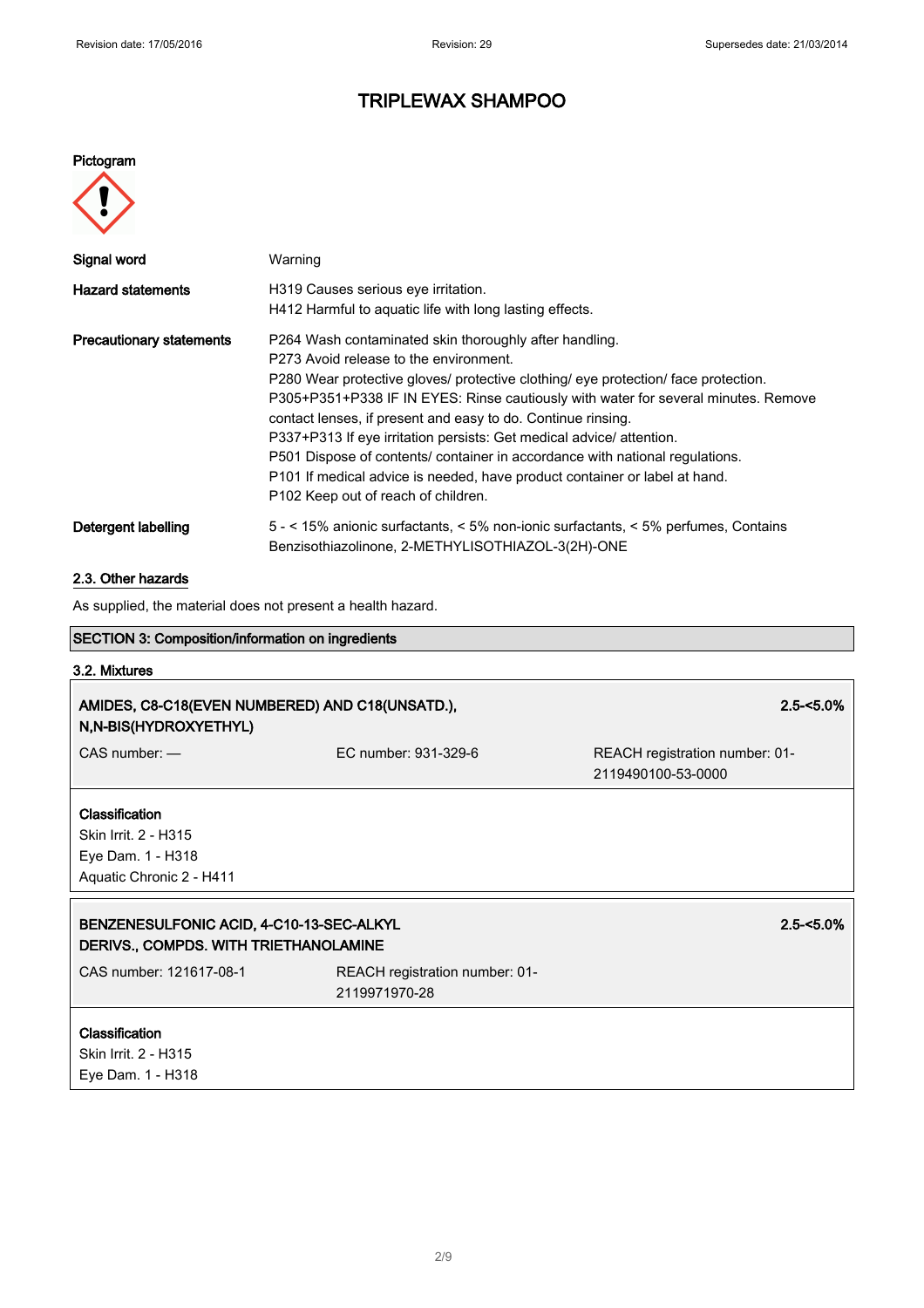| ALCOHOLS, C12-14, ETHOXYLATED, SULFATES,<br><b>SODIUM SALTS</b>                                                                                                    |                      | $2.5 - 5.0\%$                                        |
|--------------------------------------------------------------------------------------------------------------------------------------------------------------------|----------------------|------------------------------------------------------|
| CAS number: 68891-38-3                                                                                                                                             | EC number: 500-234-8 | REACH registration number: 01-<br>2119488639-16-0000 |
| Classification<br>Skin Irrit. 2 - H315<br>Eye Dam. 1 - H318<br>Aquatic Chronic 3 - H412                                                                            |                      |                                                      |
| <b>DIETHANOLAMINE</b><br>CAS number: 111-42-2                                                                                                                      | EC number: 203-868-0 | $0.5 - 1%$                                           |
| Classification<br>Acute Tox. 4 - H302<br>Skin Irrit. 2 - H315<br>Eye Dam. 1 - H318<br><b>STOT RE 2 - H373</b>                                                      |                      |                                                      |
| AMINES, C12-14 (EVEN NUMBERED) - ALKYLDIMETHYL,<br><b>N-OXIDES</b>                                                                                                 |                      | $0.3 - 0.5%$                                         |
| CAS number: -                                                                                                                                                      | EC number: 931-292-6 | REACH registration number: 01-<br>2119490061-47-0008 |
| M factor (Acute) = $1$<br>Classification<br>Acute Tox. 4 - H302<br>Skin Irrit. 2 - H315<br>Eye Dam. 1 - H318<br>Aquatic Acute 1 - H400<br>Aquatic Chronic 2 - H411 |                      |                                                      |
| <b>GLYCERINE</b><br>CAS number: 56-81-5                                                                                                                            | EC number: 200-289-5 | $0.1 - 0.3%$                                         |
| Classification<br>Not Classified                                                                                                                                   |                      |                                                      |
| <b>DIPHENYL OXIDE</b><br>CAS number: 101-84-8                                                                                                                      | EC number: 202-981-2 | $0.001 - 50.1%$                                      |
| Classification<br>Eye Irrit. 2 - H319<br>Aquatic Chronic 2 - H411                                                                                                  |                      |                                                      |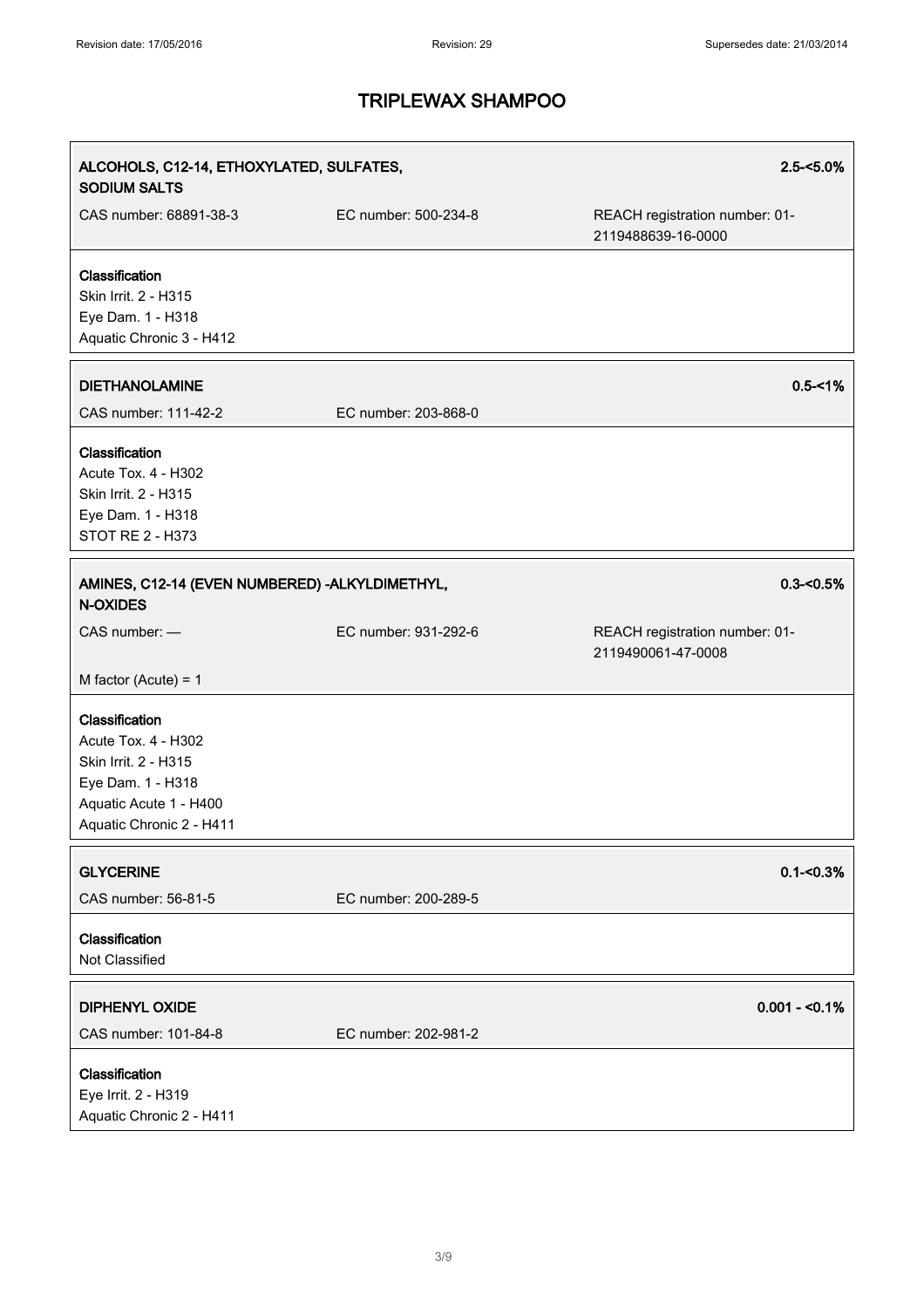| SODIUM HYDROXIDE                                                                   |                                                                                                                                                                                                                               | $0.001 - 0.1%$                                       |
|------------------------------------------------------------------------------------|-------------------------------------------------------------------------------------------------------------------------------------------------------------------------------------------------------------------------------|------------------------------------------------------|
| CAS number: 1310-73-2                                                              | EC number: 215-185-5                                                                                                                                                                                                          | REACH registration number: 01-<br>2119457892-27-0000 |
| Classification<br>Met. Corr. 1 - H290<br>Skin Corr. 1A - H314<br>Eye Dam. 1 - H318 |                                                                                                                                                                                                                               |                                                      |
|                                                                                    | The full text for all hazard statements is displayed in Section 16.                                                                                                                                                           |                                                      |
| <b>Composition comments</b>                                                        | No classified ingredients, or those having occupational exposure limits, present above the<br>levels of disclosure.                                                                                                           |                                                      |
| <b>SECTION 4: First aid measures</b>                                               |                                                                                                                                                                                                                               |                                                      |
| 4.1. Description of first aid measures                                             |                                                                                                                                                                                                                               |                                                      |
| General information                                                                | Get medical attention if any discomfort continues. Move affected person to fresh air and keep<br>warm and at rest in a position comfortable for breathing. Effects may be delayed. Keep<br>affected person under observation. |                                                      |
| Inhalation                                                                         | Unlikely route of exposure as the product does not contain volatile substances.                                                                                                                                               |                                                      |
| Ingestion                                                                          | Get medical attention if any discomfort continues. Rinse mouth thoroughly with water. Give<br>plenty of water to drink.                                                                                                       |                                                      |
| <b>Skin contact</b>                                                                | Rinse immediately with plenty of water. Remove contaminated clothing. Get medical attention<br>if any discomfort continues.                                                                                                   |                                                      |
| Eye contact                                                                        | Rinse immediately with plenty of water. Remove any contact lenses and open eyelids wide<br>apart. Continue to rinse for at least 15 minutes. Do not rub eye. Get medical attention if any<br>discomfort continues.            |                                                      |
|                                                                                    | 4.2. Most important symptoms and effects, both acute and delayed                                                                                                                                                              |                                                      |
| <b>General information</b>                                                         | The severity of the symptoms described will vary dependent on the concentration and the<br>length of exposure. Effects may be delayed. Keep affected person under observation.                                                |                                                      |
| Inhalation                                                                         | No specific symptoms known.                                                                                                                                                                                                   |                                                      |
| Ingestion                                                                          | May cause discomfort if swallowed. May cause stomach pain or vomiting.                                                                                                                                                        |                                                      |
| Skin contact                                                                       | Prolonged contact may cause redness, irritation and dry skin.                                                                                                                                                                 |                                                      |
| Eye contact                                                                        | May cause temporary eye irritation.                                                                                                                                                                                           |                                                      |
|                                                                                    | 4.3. Indication of any immediate medical attention and special treatment needed                                                                                                                                               |                                                      |
| Notes for the doctor                                                               | No specific recommendations. If in doubt, get medical attention promptly.                                                                                                                                                     |                                                      |
| <b>SECTION 5: Firefighting measures</b>                                            |                                                                                                                                                                                                                               |                                                      |
| 5.1. Extinguishing media                                                           |                                                                                                                                                                                                                               |                                                      |
| Suitable extinguishing media                                                       | Use fire-extinguishing media suitable for the surrounding fire.                                                                                                                                                               |                                                      |
| Unsuitable extinguishing<br>media                                                  | Do not use water jet as an extinguisher, as this will spread the fire.                                                                                                                                                        |                                                      |
| 5.2. Special hazards arising from the substance or mixture                         |                                                                                                                                                                                                                               |                                                      |
| Specific hazards                                                                   | Not relevant. No unusual fire or explosion hazards noted.                                                                                                                                                                     |                                                      |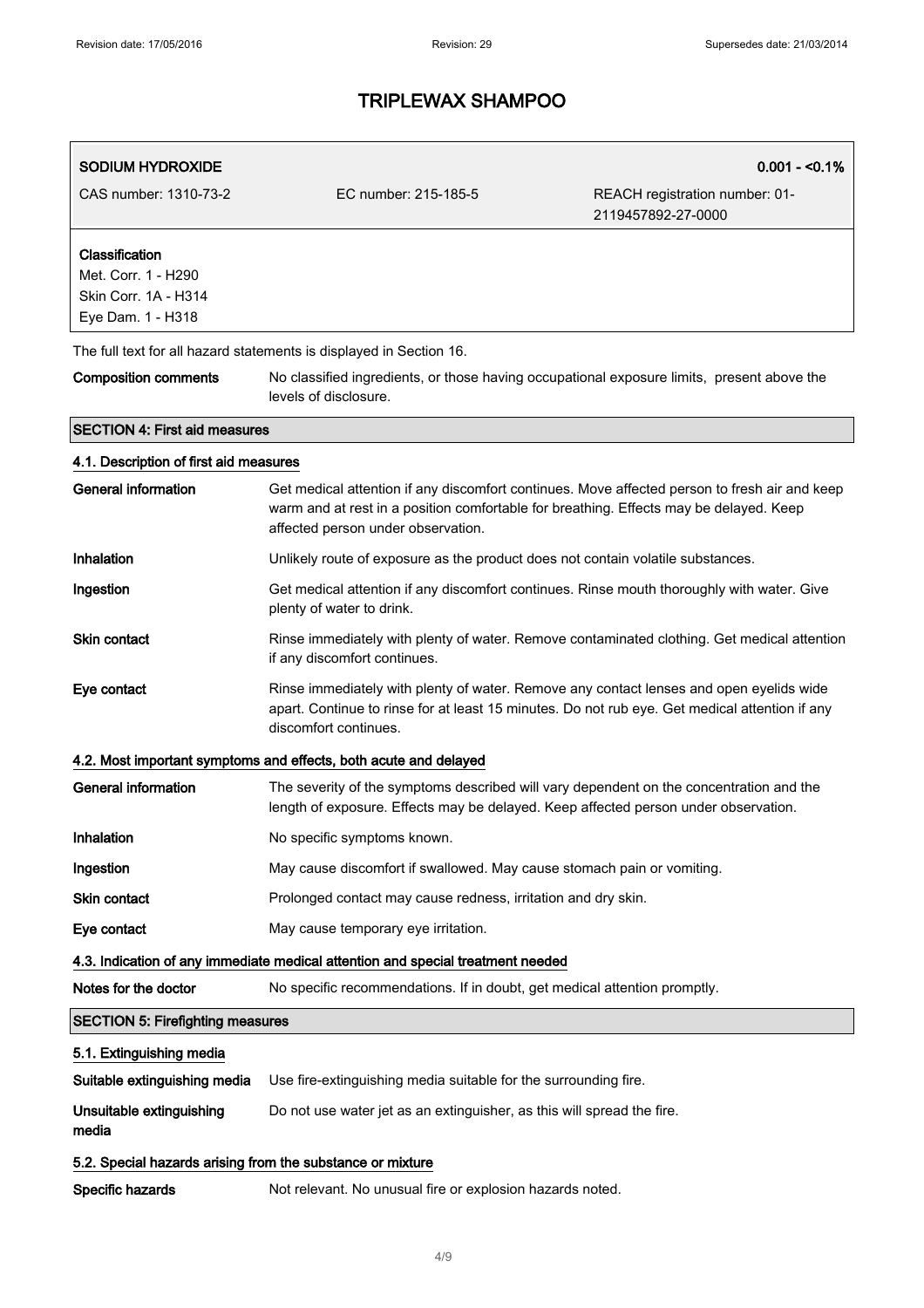| <b>Hazardous combustion</b><br>products                                                                             | No known hazardous decomposition products.                                                                                                                                                                                                                                                                     |
|---------------------------------------------------------------------------------------------------------------------|----------------------------------------------------------------------------------------------------------------------------------------------------------------------------------------------------------------------------------------------------------------------------------------------------------------|
| 5.3. Advice for firefighters                                                                                        |                                                                                                                                                                                                                                                                                                                |
| Protective actions during<br>firefighting                                                                           | No specific firefighting precautions known.                                                                                                                                                                                                                                                                    |
| for firefighters                                                                                                    | Special protective equipment Leave danger zone immediately.                                                                                                                                                                                                                                                    |
| <b>SECTION 6: Accidental release measures</b>                                                                       |                                                                                                                                                                                                                                                                                                                |
|                                                                                                                     | 6.1. Personal precautions, protective equipment and emergency procedures                                                                                                                                                                                                                                       |
| <b>Personal precautions</b>                                                                                         | For personal protection, see Section 8. In case of spills, beware of slippery floors and<br>surfaces.                                                                                                                                                                                                          |
| 6.2. Environmental precautions                                                                                      |                                                                                                                                                                                                                                                                                                                |
| <b>Environmental precautions</b>                                                                                    | Avoid discharge to the aquatic environment.                                                                                                                                                                                                                                                                    |
| 6.3. Methods and material for containment and cleaning up                                                           |                                                                                                                                                                                                                                                                                                                |
| Methods for cleaning up                                                                                             | No specific clean-up procedure recommended.                                                                                                                                                                                                                                                                    |
| 6.4. Reference to other sections                                                                                    |                                                                                                                                                                                                                                                                                                                |
| Reference to other sections                                                                                         | Collect and dispose of spillage as indicated in Section 13. For personal protection, see<br>Section 8.                                                                                                                                                                                                         |
| <b>SECTION 7: Handling and storage</b>                                                                              |                                                                                                                                                                                                                                                                                                                |
| 7.1. Precautions for safe handling                                                                                  |                                                                                                                                                                                                                                                                                                                |
| Usage precautions                                                                                                   | Read and follow manufacturer's recommendations. Good personal hygiene procedures should<br>be implemented. Wash hands and any other contaminated areas of the body with soap and<br>water before leaving the work site. Avoid contact with eyes. Avoid eating, drinking and<br>smoking when using the product. |
|                                                                                                                     | 7.2. Conditions for safe storage, including any incompatibilities                                                                                                                                                                                                                                              |
| Storage precautions                                                                                                 | Keep containers upright. Store in tightly-closed, original container.                                                                                                                                                                                                                                          |
| 7.3. Specific end use(s)                                                                                            |                                                                                                                                                                                                                                                                                                                |
| Specific end use(s)                                                                                                 | The identified uses for this product are detailed in Section 1.2.                                                                                                                                                                                                                                              |
| <b>SECTION 8: Exposure Controls/personal protection</b>                                                             |                                                                                                                                                                                                                                                                                                                |
| 8.1. Control parameters                                                                                             |                                                                                                                                                                                                                                                                                                                |
| Occupational exposure limits                                                                                        |                                                                                                                                                                                                                                                                                                                |
| No exposure limits known for ingredient(s).                                                                         |                                                                                                                                                                                                                                                                                                                |
| <b>DIETHANOLAMINE</b>                                                                                               |                                                                                                                                                                                                                                                                                                                |
| Long-term exposure limit (8-hour TWA): OES 3 ppm 15 mg/m <sup>3</sup><br>Short-term exposure limit (15-minute): OES |                                                                                                                                                                                                                                                                                                                |
| <b>GLYCERINE</b>                                                                                                    |                                                                                                                                                                                                                                                                                                                |
| Long-term exposure limit (8-hour TWA): WEL 10 mg/m <sup>3</sup>                                                     | mist                                                                                                                                                                                                                                                                                                           |
| <b>DIPHENYL OXIDE</b>                                                                                               |                                                                                                                                                                                                                                                                                                                |
| SODIUM HYDROXIDE                                                                                                    | Long-term exposure limit (8-hour TWA): WEL 1 ppm 7.1 mg/m <sup>3</sup> vapour                                                                                                                                                                                                                                  |
|                                                                                                                     |                                                                                                                                                                                                                                                                                                                |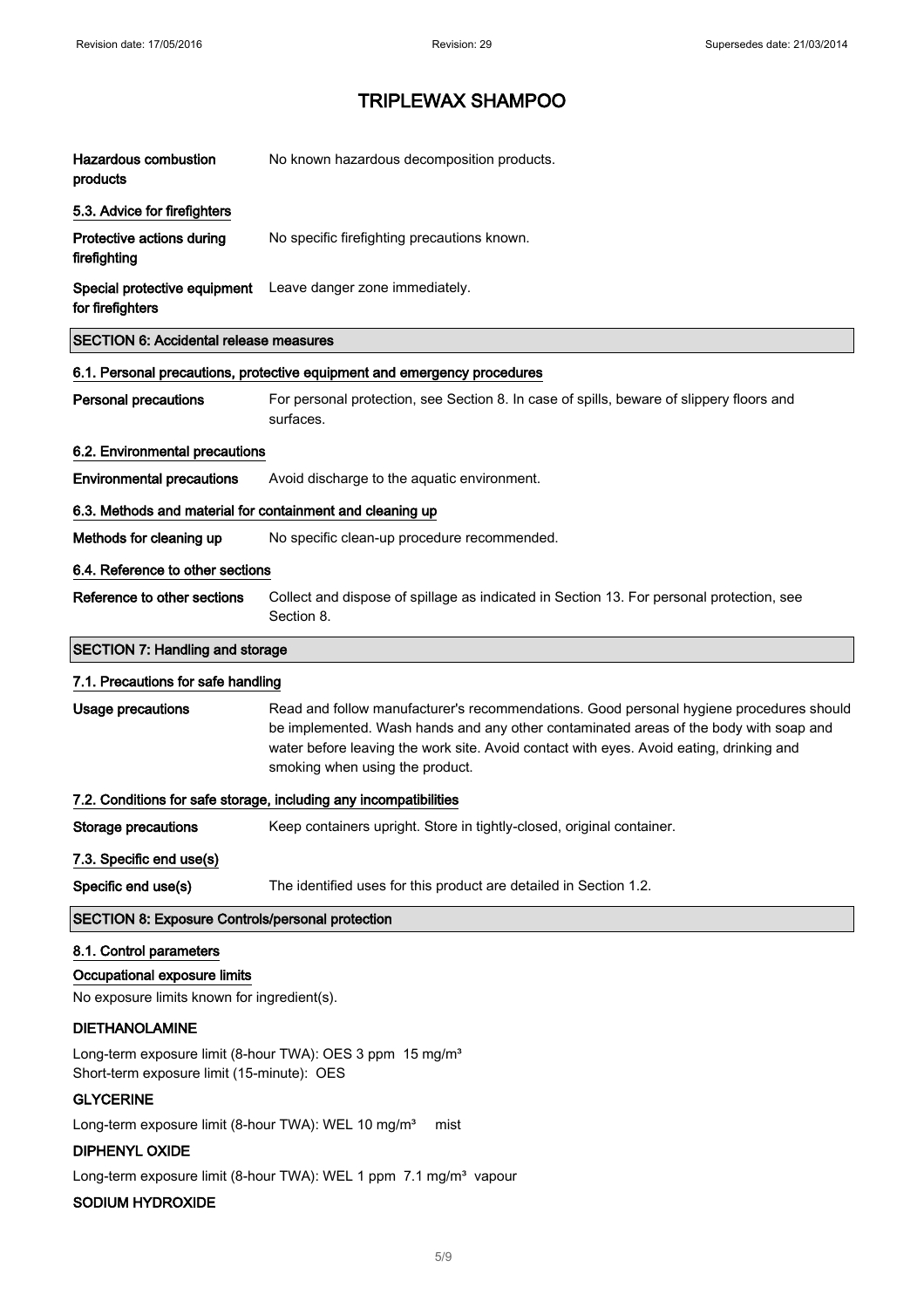Short-term exposure limit (15-minute): WEL 2 mg/m<sup>3</sup>

WEL = Workplace Exposure Limit

### 8.2. Exposure controls

Protective equipment





| Appropriate engineering<br>controls | No specific ventilation requirements. This product must not be handled in a confined space<br>without adequate ventilation.                                                                                                                                                |
|-------------------------------------|----------------------------------------------------------------------------------------------------------------------------------------------------------------------------------------------------------------------------------------------------------------------------|
| Eye/face protection                 | Eyewear complying with an approved standard should be worn if a risk assessment indicates<br>eye contact is possible. Unless the assessment indicates a higher degree of protection is<br>required, the following protection should be worn: Tight-fitting safety glasses. |
| Hand protection                     | Chemical-resistant, impervious gloves complying with an approved standard should be worn if<br>a risk assessment indicates skin contact is possible.                                                                                                                       |
| Other skin and body<br>protection   | Wear suitable protective clothing as protection against splashing or contamination.                                                                                                                                                                                        |
| Hygiene measures                    | Use engineering controls to reduce air contamination to permissible exposure level.                                                                                                                                                                                        |
| <b>Respiratory protection</b>       | Respiratory protection not required.                                                                                                                                                                                                                                       |

### SECTION 9: Physical and Chemical Properties

| 9.1. Information on basic physical and chemical properties |                                         |  |
|------------------------------------------------------------|-----------------------------------------|--|
| Appearance                                                 | Creamy liquid.                          |  |
| Colour                                                     | Cream.                                  |  |
| Odour                                                      | Perfume.                                |  |
| <b>Odour threshold</b>                                     | Not determined.                         |  |
| рH                                                         | pH (concentrated solution): 8.50 - 9.50 |  |
| <b>Melting point</b>                                       | Not determined.                         |  |
| Initial boiling point and range                            | $>100^{\circ}$ C @                      |  |
| Flash point                                                | $>100^{\circ}$ C                        |  |
| <b>Evaporation rate</b>                                    | Not determined.                         |  |
| Upper/lower flammability or<br>explosive limits            | Not determined.                         |  |
| Vapour pressure                                            | Not determined.                         |  |
| Vapour density                                             | Not determined.                         |  |
| <b>Relative density</b>                                    | $1.000 - 1.020$ @ 20°C                  |  |
| Solubility(ies)                                            | Soluble in water.                       |  |
| <b>Partition coefficient</b>                               | Not determined.                         |  |
| Auto-ignition temperature                                  | Not determined.                         |  |
| <b>Decomposition Temperature</b>                           | Not determined.                         |  |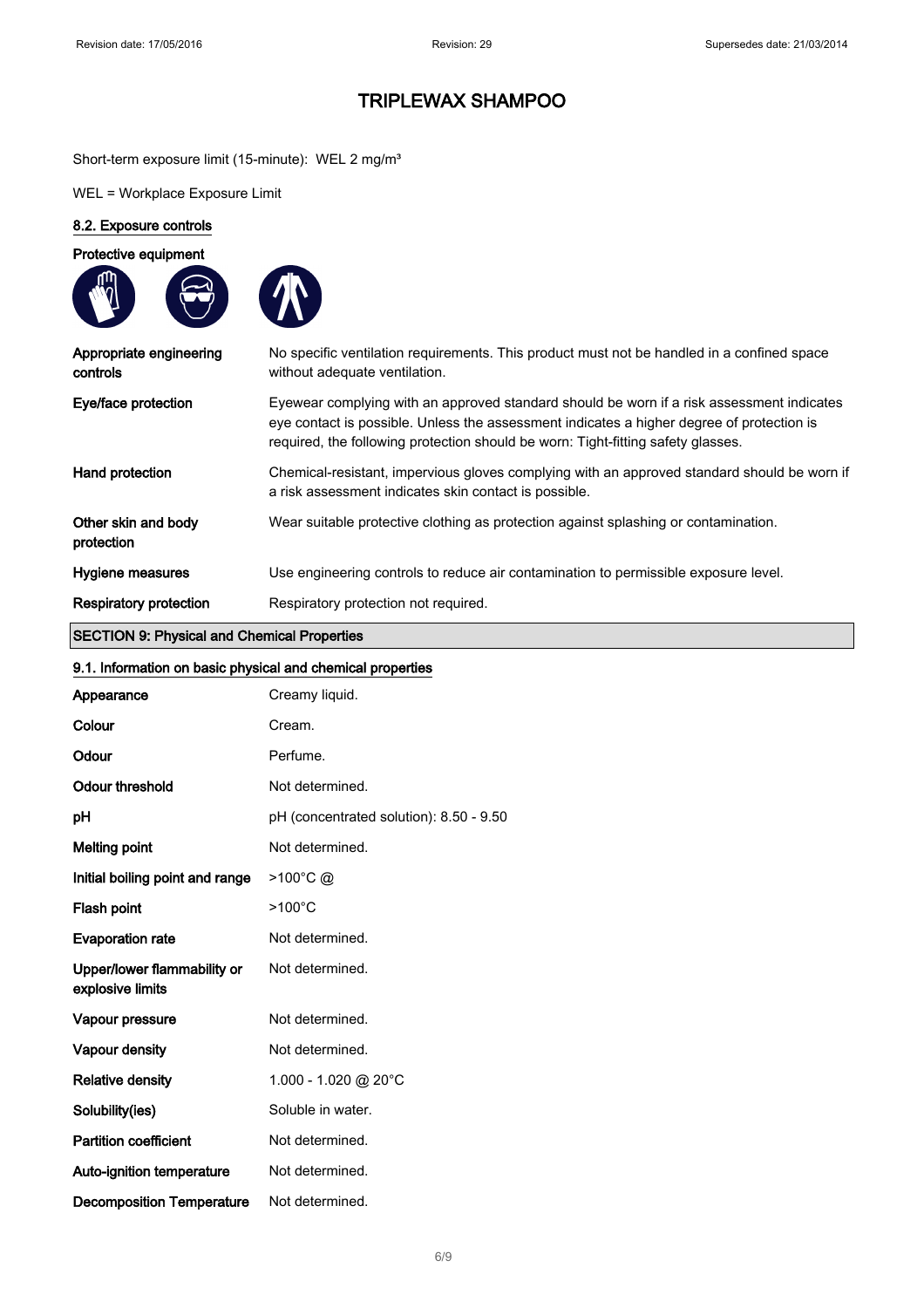| <b>Viscosity</b>                             | 1800 - 2600 cP @ 20°C                                                                                               |
|----------------------------------------------|---------------------------------------------------------------------------------------------------------------------|
| <b>Oxidising properties</b>                  | Not determined.                                                                                                     |
| 9.2. Other information                       |                                                                                                                     |
| Other information                            | None.                                                                                                               |
| <b>Volatility</b>                            | 16% - 18%                                                                                                           |
| <b>SECTION 10: Stability and reactivity</b>  |                                                                                                                     |
| 10.1. Reactivity                             |                                                                                                                     |
| Reactivity                                   | There are no known reactivity hazards associated with this product.                                                 |
| 10.2. Chemical stability                     |                                                                                                                     |
| <b>Stability</b>                             | No particular stability concerns.                                                                                   |
| 10.3. Possibility of hazardous reactions     |                                                                                                                     |
| Possibility of hazardous<br>reactions        | Not applicable.                                                                                                     |
| 10.4. Conditions to avoid                    |                                                                                                                     |
| <b>Conditions to avoid</b>                   | Not relevant.                                                                                                       |
| 10.5. Incompatible materials                 |                                                                                                                     |
| Materials to avoid                           | No specific material or group of materials is likely to react with the product to produce a<br>hazardous situation. |
| 10.6. Hazardous decomposition products       |                                                                                                                     |
| Hazardous decomposition<br>products          | Does not decompose when used and stored as recommended.                                                             |
| <b>SECTION 11: Toxicological information</b> |                                                                                                                     |
| 11.1. Information on toxicological effects   |                                                                                                                     |
| <b>Toxicological effects</b>                 | No information available.                                                                                           |
|                                              |                                                                                                                     |
| Inhalation                                   | No specific health hazards known.                                                                                   |
| Ingestion                                    | May cause discomfort if swallowed.                                                                                  |
| Skin contact                                 | Prolonged and frequent contact may cause redness and irritation.                                                    |
| Eye contact                                  | Causes serious eye irritation.                                                                                      |
| Acute and chronic health<br>hazards          | Because of the product's quantity and composition, the health hazard is regarded as low.                            |
| <b>SECTION 12: Ecological Information</b>    |                                                                                                                     |
| <b>Ecotoxicity</b>                           | Harmful to aquatic life with long lasting effects.                                                                  |
| 12.1. Toxicity                               |                                                                                                                     |
| Acute toxicity - fish                        | Not available.                                                                                                      |
| Acute toxicity - aquatic<br>invertebrates    | Not available.                                                                                                      |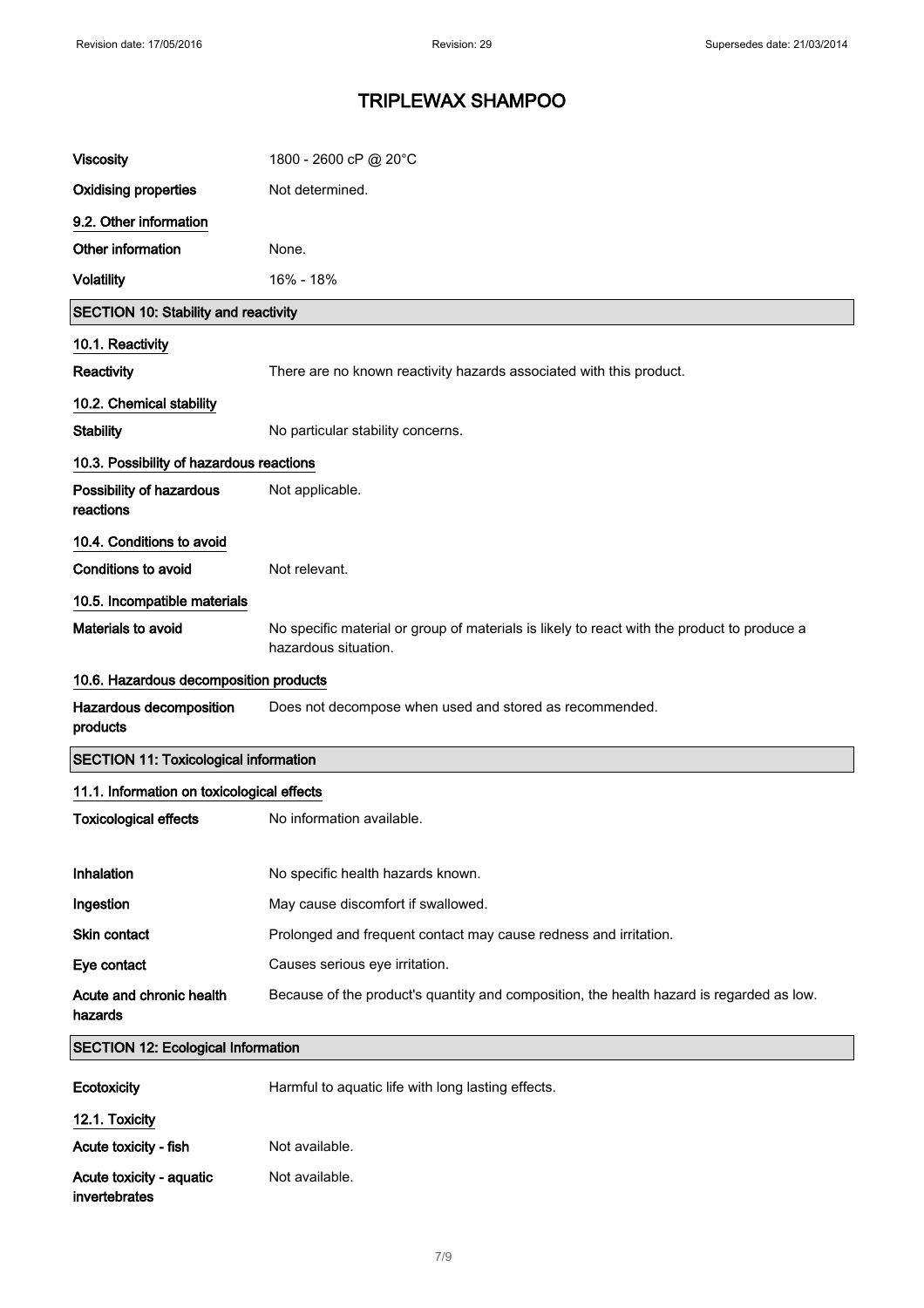| 12.2. Persistence and degradability                                      |                                                                                                                                                                                                                                                                  |
|--------------------------------------------------------------------------|------------------------------------------------------------------------------------------------------------------------------------------------------------------------------------------------------------------------------------------------------------------|
|                                                                          | Persistence and degradability There are no data on the degradability of this product.                                                                                                                                                                            |
| 12.3. Bioaccumulative potential                                          |                                                                                                                                                                                                                                                                  |
| <b>Bioaccumulative potential</b>                                         | No data available on bioaccumulation.                                                                                                                                                                                                                            |
| <b>Partition coefficient</b>                                             | Not determined.                                                                                                                                                                                                                                                  |
| 12.4. Mobility in soil                                                   |                                                                                                                                                                                                                                                                  |
| Adsorption/desorption<br>coefficient                                     | Not available.                                                                                                                                                                                                                                                   |
| 12.5. Results of PBT and vPvB assessment                                 |                                                                                                                                                                                                                                                                  |
| Results of PBT and vPvB<br>assessment                                    | This substance is not classified as PBT or vPvB according to current EU criteria.                                                                                                                                                                                |
| 12.6. Other adverse effects                                              |                                                                                                                                                                                                                                                                  |
| Other adverse effects                                                    | Not available.                                                                                                                                                                                                                                                   |
| <b>SECTION 13: Disposal considerations</b>                               |                                                                                                                                                                                                                                                                  |
| 13.1. Waste treatment methods                                            |                                                                                                                                                                                                                                                                  |
| <b>General information</b>                                               | When handling waste, the safety precautions applying to handling of the product should be<br>considered.                                                                                                                                                         |
| Disposal methods                                                         | Dispose of waste to licensed waste disposal site in accordance with the requirements of the<br>local Waste Disposal Authority. Absorb in vermiculite, dry sand or earth and place into<br>containers. Dispose of waste via a licensed waste disposal contractor. |
| <b>SECTION 14: Transport information</b>                                 |                                                                                                                                                                                                                                                                  |
| General                                                                  | The product is not covered by international regulations on the transport of dangerous goods<br>(IMDG, IATA, ADR/RID).                                                                                                                                            |
| 14.1. UN number                                                          |                                                                                                                                                                                                                                                                  |
| Not applicable.                                                          |                                                                                                                                                                                                                                                                  |
| 14.2. UN proper shipping name                                            |                                                                                                                                                                                                                                                                  |
| Not applicable.                                                          |                                                                                                                                                                                                                                                                  |
| 14.3. Transport hazard class(es)                                         |                                                                                                                                                                                                                                                                  |
| No transport warning sign required.                                      |                                                                                                                                                                                                                                                                  |
| 14.4. Packing group                                                      |                                                                                                                                                                                                                                                                  |
| Not applicable.                                                          |                                                                                                                                                                                                                                                                  |
| 14.5. Environmental hazards                                              |                                                                                                                                                                                                                                                                  |
| Environmentally hazardous substance/marine pollutant<br>No.              |                                                                                                                                                                                                                                                                  |
| 14.6. Special precautions for user                                       |                                                                                                                                                                                                                                                                  |
| Not applicable.                                                          |                                                                                                                                                                                                                                                                  |
| 14.7. Transport in bulk according to Annex II of MARPOL and the IBC Code |                                                                                                                                                                                                                                                                  |
|                                                                          |                                                                                                                                                                                                                                                                  |